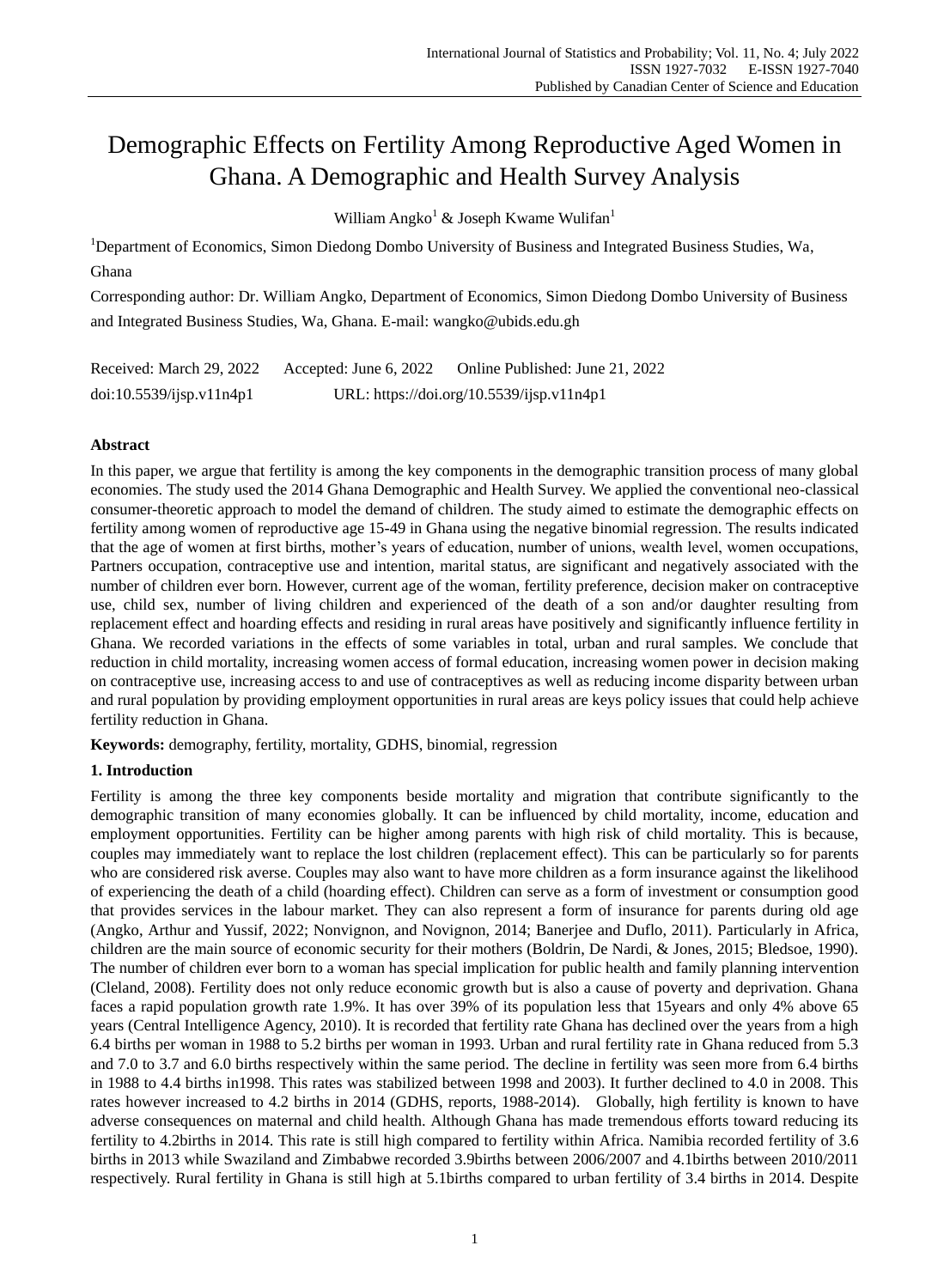wide spread knowledge and access to family planning services in Ghana, its use for controlling births and unwanted pregnancies is still low. This has contributed to the prevailing high fertility in Ghana. Although the government of Ghana has prioritized family planning, little is known about the factor associated with changing fertility in Ghana. Empirical literature suggest the demographic nature of fertility. Fertility can also be influenced by individual, household and community level characteristics such as Mothers years of education, (Sulemana, Shei and Haruna, 2018), occupations, decision making process, access to contraceptive, healthcare and income (Boldrin at al. 2005; Rommonhan 2001). It is therefore important that any attempt at controlling fertility should begin with examining the demographic effects on fertility in Ghana. This is important as policy interventions may be justified in the quest to control fertility in Ghana.

#### **2. Literature Review**

Small family size is known to ensure quality of children and improve the health of both children and the mother. It also reduces the opportunity cost of child bearing by allowing the mother time to engage in employment opportunities. Fertility economics has been the dominant approach used in literature to provide explanation for demographic changes in fertility. Fertility studies has been analyzed within the economics theoretical frameworks of demand and supply of children since the 1950's. Studies on economics of fertility and contraception follows the seminal work by Berker (1960) and Leibesteins (1957). They argued that "families would try to balance the utility against disutility from child birth and determine their fertility". Robinson and Horlacher, 1971; Easterlin, 1969; Berker, 1960 used the conventional neo-classical consumer-theoretic approach to model the demand of children in terms of couple's fertility behaviour. This concept was later developed into the now "Chicago school". In his presentation, Berker (1960) treated children as consumer durable goods along with other consumer goods that yield some form of utility to the parents. He introduced the concept of quality vs. quantity of children. The Quality-Quantity tradeoff model has been viewed perhaps as the most important contribution in modeling fertility. Quality he measured in terms of expenditure spend on the child and quantity he viewed as the number of children. He concluded that as income increase, couples will usually demand more children. This would imply that children are "normal goods" and not "inferior goods". There also exist several views in analyzing fertility within a Consumer-theoretic approach (McLaren, 2012; Schultz (1973, 1974a). This models tries to highlight understanding of the link between fertility and economic factors. They concluded that as income increases, the opportunity cost of child bearing also increases, hence parents might desire less children. They cautioned this not to mean that children are "inferior goods". There are also such models that apply the economics concepts to fertility (Flodén, Kilström, Sigurdsson, and Vestman, 2021). Most studies viewed children as a special "kind of good" just like all other consumer durable goods that yield utility to the consumer. These models analyse fertility as a demand response for children relative to other consumer goods **(**Robinson and Horlacher, 1971; Easterlin, 1969, Schultz, 1973; 1974). Interestingly, a number empirical studies have also identified various set of socio-economic, cultural and religious, policy factors determining fertility levels (Torabi, 2011; Haub and Yanagishita, 2011). However, little is known about the demographic effects on fertility in Ghana.

Using panel data to examine the long run relationship between mortality and incomes on fertility, Herzer et al. (2010) found that a decrease in child mortality leads to decline in fertility. Additionally, he showed that higher income was associated with fertility reduction. Using the quality-quantity tradeoff model of fertility, Angrist et al. (2010) provided empirical evidence of a negative relationship between family size, education and income. Hondroyiannis (2004) estimated a count model of fertility using data on Greece. The study found that, fertility was influenced by socioeconomic factors such as age, education, social status and health status. Winkelmann, (1995) modeled the number of children in a household within age intervals on variations in fertility. The study found mother's years of schooling, age, and household income to have significant influence on fertility. Methodologically, other studies measured fertility via number of children ever as count or discrete. They treated fertility as a zero or nonnegative dependent variable. They suggested that a Poisson approximation would yield better results. They also stressed that such models of fertility should usually be estimated using the maximum likelihood estimator (Cameron and Trivedi, 1998; Winkelmann, 2003). Others suggested that a negative binomial model can better generalized results on fertility than the Poisson models (Cameron and Trivedi, 2013; Hilbe, 2014). However, Gaps exits to the extent of measure of fertility and methods of estimation. Most Studies are also inconclusive on the direction of demographic effects on fertility levels. On the relationship between child mortality and fertility, Bhalotra and Soest (2005) concluded that the death of a child in earlier years of birth shortens the interval until the next birth as mother are likely to want replacement of lost child (Replacement fertility). They therefore concluded that child mortality is positively correlated with number of birth. A similar study conducted by Benefo and Schultz (1994) used access of basic social amenities to proxy for child risk mortality and found that increase in the child risk of mortality let to a rise in fertility for Ghana and Cote D'Ivoire. They also found that education of the woman was negatively related to fertility. This implies that a year of additional education of a woman reduces fertility level. They also concluded that income had negative effect on fertility. However, they do not to suggest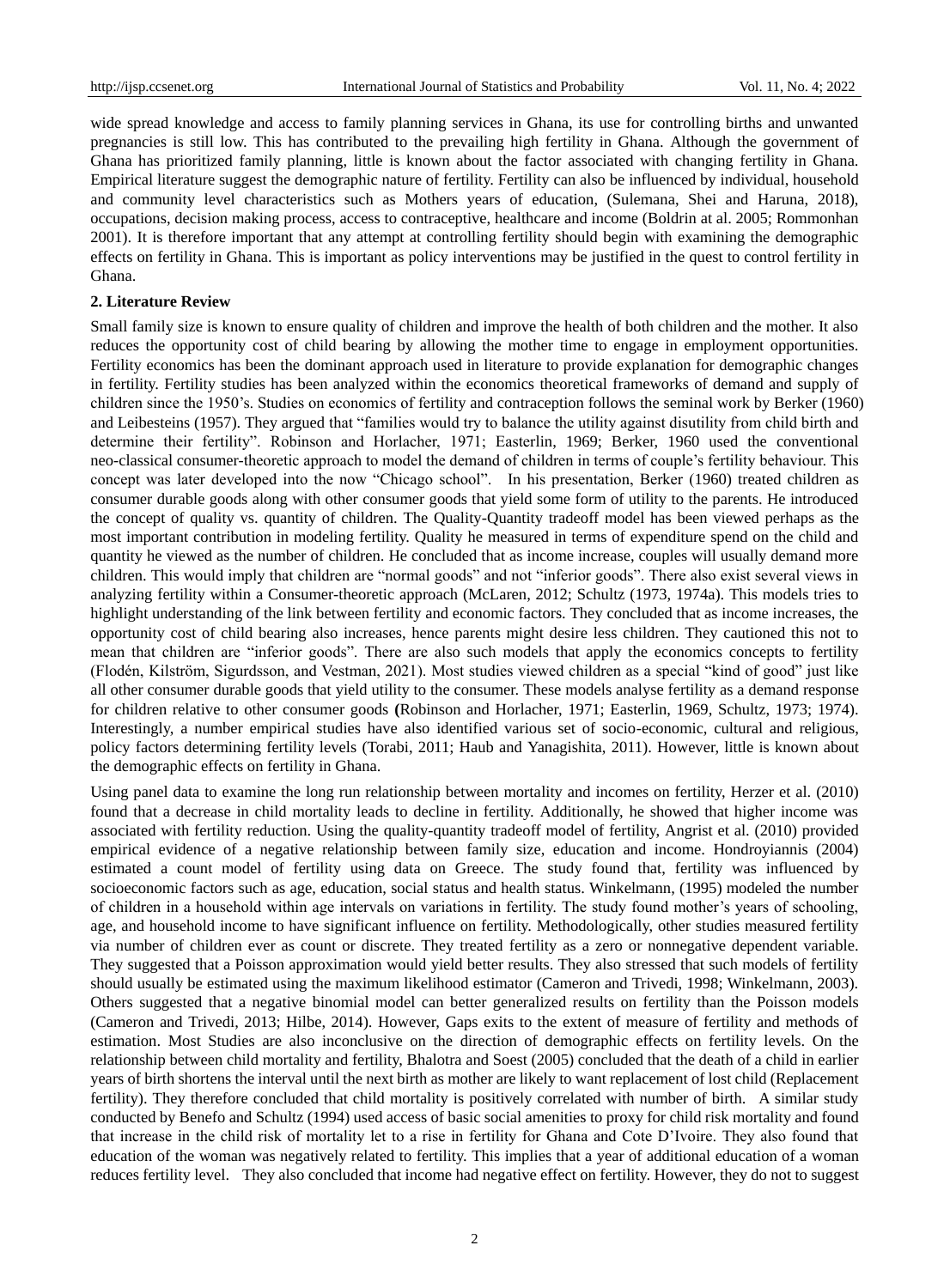that children were inferiors good. They explained that income measures the opportunity cost of child bearing hence as income increases, couple desire for less children in Ghana. However, for Cote D'Ivoire a positive relationship found.

In a similar study in South Africa by Gangadharan and Maitra (2001), they used a Poisson regression to establish a negative relationship between child risk of mortality, education and fertility. It is also well-documented that decreasing child mortality lowers the cost of having another surviving child and increases the net fertility rate (Boldrin and Jones 2002; Ferna´ndez-Villaverde, 2001). Moreover, Bongaarts (1994), Miller (2010a), Angeles et al. (1998), and Bailey, (2012) also emphasize that improving access to and use of family planning reduces fertility. They concluded that access to family planning service reduces the risk of unwanted pregnancies and lowers child mortality. They recommended that increasing access to family planning services should be a priority aimed at fertility reduction. Kamaruddin and Khalili, 2015 also used panel data and a count model to empirically investigate the determinants of fertility in Malaysia, and found that marital status, owning a house and women child bearing age, socio-characteristics such as ethnicity, religion, working class and education had varying effects the fertility in Malaysia. Most studies on fertility focus mainly on the proximate determinants with emphasis on biological and behavioral factors through which socioeconomic, environmental and other related variables influence fertility (Bongaarts, 1987;Madhavan, 2014; Lailulo and Sathiya, 2017). However, only few of such studies focused demographic effects on fertility in Ghana. From the discussion above, it is evident that, to design any efficient reproductive health policies to control fertility, it is necessary to understand the demographic effects on fertility in Ghana.

#### **3. The Demographic Model**

We conceptualized that demographic characteristics of women affect their commonly shared characteristics. This also has influences on the child mortality, income and policy. Additionally, Child mortality, income and policy variables together influence couples individual attitude towards fertility. Furthermore, the couples' shared characteristics equally influence the way they balance off the costs of fertility regulation and unwanted child bearing. The study adopted the conventional microeconomic theory of consumer behaviour. The paper viewed the individual as trying to maximize utility, given a wide range of goods, their prices, income, tastes and other factors (Becker, 1960; Easterlin, 1975; Beaujot, Krotki and Krishnan, 1978; Montgomery, 1987; Bongaarts, 1993; Shapiro, 1997; Robinson, 1997). The underlying principle of the theory is that, children are viewed as a special kind of "durable good". Fertility is thus seen as spouse response to the consumer's demand for children relative to other goods. The theoretical framework is mainly drawn from the Becker's (1965) household economic model of fertility and the conceptual framework for determinants of fertility by Bongaarts, (1993) with modification by (Aggarwal et al. 2001; Iyer and Weeks, (2004). We argue that couples in this model tries to maximized their utility from children by choosing the optimal number of births/children (N), the quality of the children (Q) and quantity of market durable goods; domestically produced ( $X_d$ ) and purchased goods  $(\hat{X}_p)$  subject to the constraint of child quality production function, market durable goods production function, mother's time constraints and the household budget constraint. The Utility maximization problem for a typical couple can thus be expressed as follows;

$$
\mathbf{Max} \ \ U = u\big((N, Q, X_d, X_p\big) \tag{1}
$$

Subject to the following constraints

**1.** Child Quality Production Function

$$
Q = (T_q, X_d, X_p) \tag{2}
$$

 $T_q$  = Mothers time used in production of child quality

- ${X}_d$  ,  ${X}_p$  = Domestically produced goods and market purchased durable goods used in the production of child quality
- **2.** Domestically produced goods production function

$$
X = x(T_d, X_p) \tag{3}
$$

**3.** Mothers time Constraint

$$
T = NTn + Tq + Td + Tl
$$
\n(4)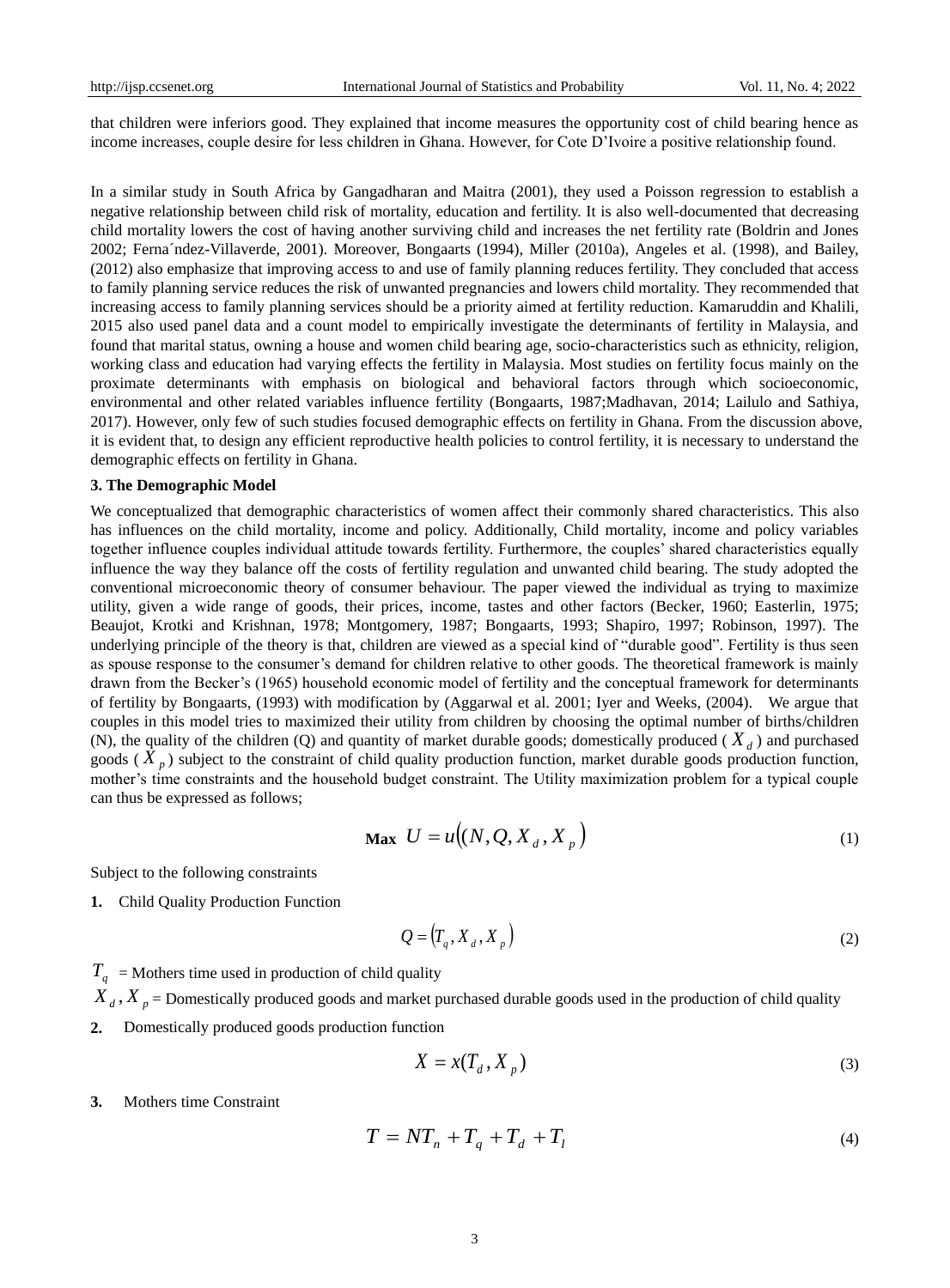$T<sub>n</sub>$  =Time used for child bearing

 $T_l$  = Time spends working in the labour market

**4.** Household Budget constraint

$$
I = wT_t + pX_d = pX_p \tag{5}
$$

 $W=$  Market wage rate and P= price index of market durable goods,

Following the optimization process, the reduce form demand for children equation can be derived to be function of prices, incomes, women characteristics as well as policy variables that influence mother's preferences or choice between children and market durable goods. Thus, solution to the first order conditions yields the optimal demand for children function as follows;

$$
N_i^* = F E R_i E = f^*(P, W, Y, \theta)
$$
\n(6)

Where  $\theta$  is the mother's preference parameter which depends on child mortality factors (C), Income factors (Y), women characteristics (I), and Policy related variables (PV). Thus, this can be written as  $\theta = \theta(C, I, PV)$  with the corresponding demand for children explicitly specified as;

$$
N_i^* = FERT_i^* = f^*(Px, W, Y, I, C, PV)
$$
\n(7)

We further assume that fertility decisions are deliberate choices made by the couples at the beginning of their reproduction period by choosing the optimal number of pregnancies after considering the expected number of child deaths. In Equation **(7),** we define N\*, the dependent as fertility measured in terms of the total number of children ever born. The independent variable used in the model are; Px is the price of a child proxy by the woman years of education, C captured child mortality that include experienced of the death of a son and/or daughter, Y as an income variable proxy as wealth quintiles. We also control for partner's occupation and education. I includes the woman demographic characteristics; Age, Age at first birth, occupation, religion, number of unions, fertility preference, contraceptive use, number of living children and place of residence. PV is policy related variable proxy as decision makers for using contraceptives, Contraceptive use and intention).

#### *3.1 Estimation Technique*

The dependent variable, Fertility (FERT), is measured as number of children ever born. It is an observed count with possible values as the nonnegative integers. Then, it is logical to assume that its distribution can follows a Poisson distribution or negative binomial distribution rather than a normal distribution. The study estimated a negative binomial regression instead of a Poisson Regression. We adopted the Negative binomial regression because it is a generalized Poisson regression which relaxes the Poisson assumption of equality of the variance and the mean. This model further assumes a Poisson-gamma mixture distribution. This formulation is assume superior since it allows the modelling of Poisson heterogeneity using a gamma distribution. Negative binomial regression is also used to test for associations between predictor and confounding variables on a count outcome variable when the variance of the count is higher than the mean of the count. (Cameron and Trivedi, 2013; Hilbe, 2014). In negative binomial regression, the mean of y is determined by the exposure time t and a set of k regressors variables (the x's). The expression relating these quantities is;

$$
U_{t} = \exp\left[\ln(t_{i}) + \beta_{1}X_{1i} + \beta_{2}X_{2i+} + \ldots + \beta_{k}X_{ki}\right]
$$
\n(8)

Where Often,  $x_1 \equiv 1$ , in which case  $\beta_1$  is called the intercept. The regression coefficients  $\beta_1, \beta_2, \ldots, \beta_k$  are unknown parameters that are estimated from a set of data. Their estimates are symbolized as b1, b2, …, bk.

The a gamma distribution function takes the form;

$$
P_r(Y = y_i / \mu_i, \alpha) = \frac{\Gamma(y_i + \alpha^{-1})}{\Gamma(y_i + 1)\Gamma(\alpha^{-1})} \left(\frac{\alpha^{-1}}{\alpha^{-1} + \mu_i}\right)^{\alpha^{-1}} \left(\frac{\mu_i}{\alpha^{-1} + \mu_i}\right) y_i
$$
(9)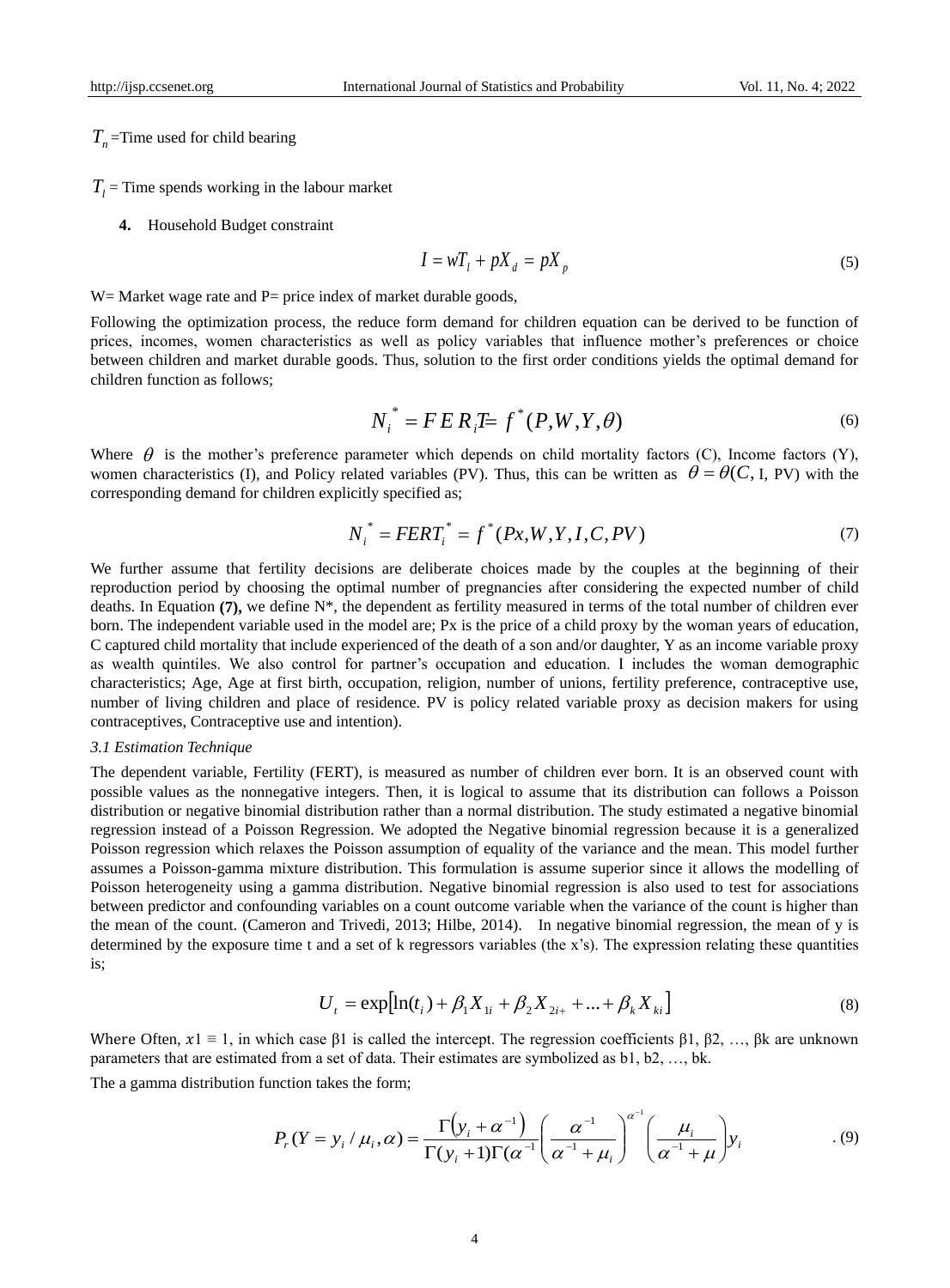$$
\mu_i = t_i \mu \tag{10}
$$

$$
\alpha = \frac{1}{\nu} \tag{11}
$$

The parameter  $\mu$  is the mean incidence rate or risk of a new occurrence of  $\gamma$  per unit of time *ti* (Time, distance, volume, or population size). When no exposure is given, it is assumed to be one. The functional distribution is thus estimated using the method of maximum likelihood (MLE) technique in Stata.

#### **4. Data Source and Definition of Variables**

The study used secondary data drawn from the 2014 Ghana Demographic and Health Survey (GDHS). Two staged sampling method was adopted. In the first stage, the survey divided all enumeration areas in Ghana into 427 clusters with approximately 30 households each comprising 216 urban areas and 211 rural areas. In the second stage, 4,134 women were drawn from the women birth record questionnaire (BR) to include only women who had at least one birth. This was divided into 1,479 urban women and 2555 rural women. The main dependent variable is fertility proxied as the number of children ever born to a woman. The independent variables are grouped into woman demographic characteristic, income variables, child mortality and policy variables. The demographic variables includes; the current age of the woman and age at first birth is captured in continuous years. The woman's education was measured in years of schooling. Marital Status, a dummy as married/living with partner and not married or living elsewhere. Religious Affiliation was categorized as Orthodox Christians, Charismatic, Islamic and traditional. Number of Unions is labeled one or more. Fertility preference is coded as; wants another, undecided and no more want children. Type of place of residence-is dummy for urban and rural. Wealth quintiles is categorized in five scales as; poorest, poorer, middle, richer and richest. Woman's occupation was captured as employed all year or seasonally while partner's occupation not employed, professional and manual. Decision maker on contraceptive use was grouped as mainly respondents, mainly partner and jointly. Contraceptive use and intention to use was coded using any method and not using any method. Child Sex was grouped as male or female. Woman's experienced of death of a son and/or daughter was coded yes or no for each.

#### *4.1 Descriptive Statistic*

The statistics revealed the mean number of children ever born at 4.83. In respect of women number of year of education. The years of schooling also ranged 1-18years. The data further indicated that 47.52% were affiliated to the Pentecostal religion, 23.63% with orthodox/Roman catholic faith while 19.57% and 9.28% were affiliated with the Islamic religion and traditional religion respectively. About 75.32% of the women had only one union while the remaining 24.68% had more than one union. About their fertility preference, 51.92% want no more children whereas, 39.42% wants to have another child. Only 8.65% were undecided about wanting or no wanting another child. Majority (61.05%) of the women resided in rural areas compared with 38.97% in urban areas. It was also found that 33.44% of the women were in the poorest wealth index while 22.81%, 19.26%, 13.825 and 10.66% were categorized within poorer, middle, richer and richest wealth index respectively. 78.05% of the women in employed all years while only 21.05 were employed seasonally. About 61.7% of the respondents jointly made decisions on using contraception while 27.28% and 11% of the decision making on contraception were made solely by the women and partners respectively. Another 26.27% had six or more children living with them with 73.4 living with between one and five children. Only 0.33% had no child living with them. This implies that there are women who have ever given birth but are not living with their children or they have probably experienced child death.68.64% of the women were married while 3.35% never had a union, 15.52% are living with their partners, 4.8% are widowed while 3.42% and 4.27% are divorced and separated respectively. It was also recorded that 51.51% of the children were male while the remaining 48.49% female. Only 23.1% and 20.18% of these women had experienced the death of a son and daughter respectively.

#### *4.2 Result from Negative Binomial Regression*

The empirical results were estimated from the negative binomial regression with robust standard errors for total, urban and rural samples and are presented in table 1.

Table 1. Negative Binomial Regression for Total, Urban and rural samples

Dependent Variable: Fertility (Total number of children ever born)

|                              | Eqn.1                  | Eqn. 2                 | Eqn. $3$               |
|------------------------------|------------------------|------------------------|------------------------|
| <b>Independent Variables</b> | <b>Total Fertility</b> | <b>Urban Fertility</b> | <b>Rural Fertility</b> |
| <b>Woman Current Age</b>     | $0.0707$ ***           | $0.0695***$            | $0.0644***$            |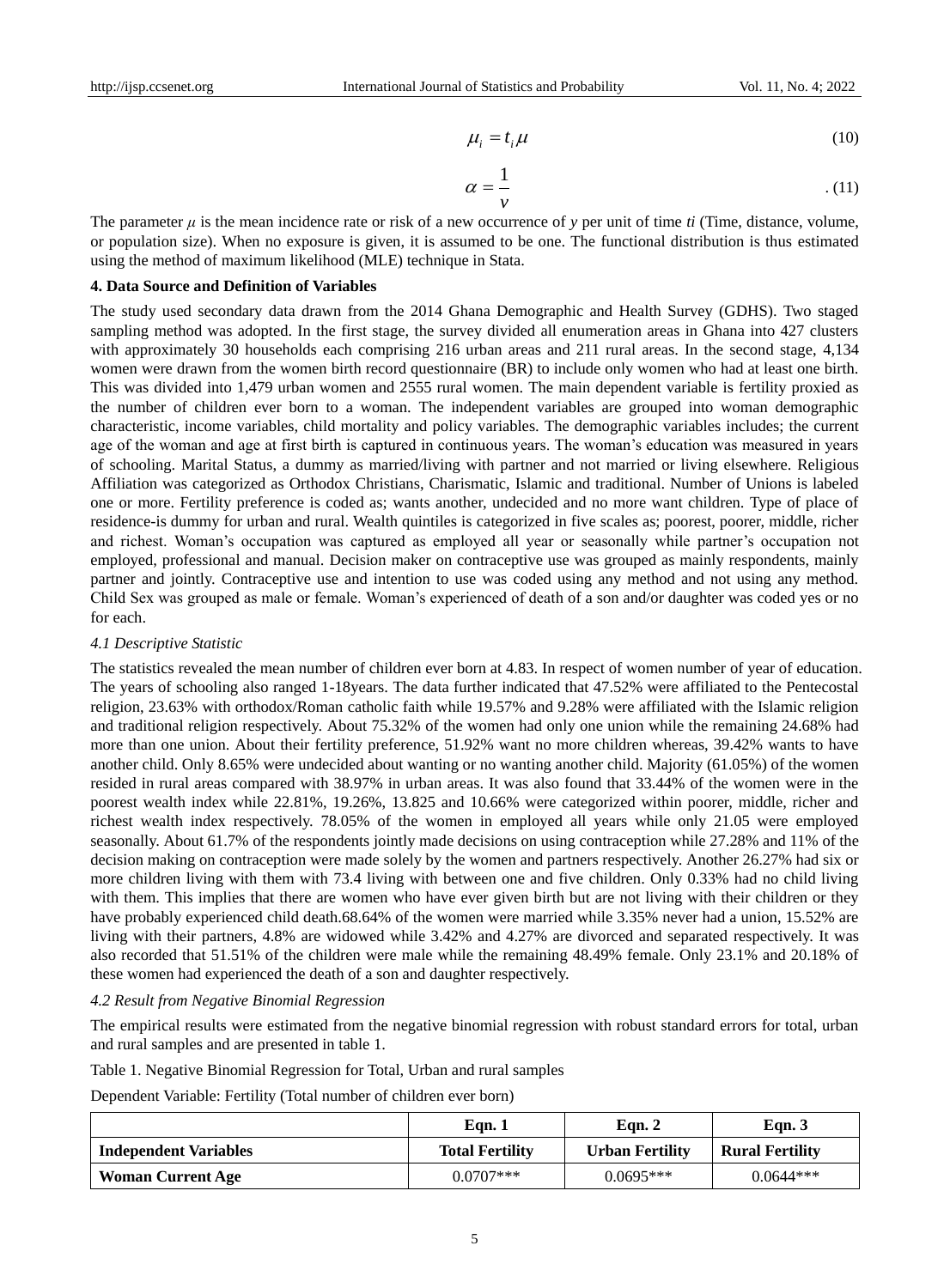|                                            | $-0.004$       | $-0.006$       | $-0.004$       |
|--------------------------------------------|----------------|----------------|----------------|
| <b>Woman Age squared</b>                   | $-0.000875***$ | $-0.000869***$ | $-0.000798***$ |
|                                            | 0.000          | 0.000          | 0.000          |
| Woman Age @ First Birth                    | $-0.00616***$  | $-0.00644***$  | $-0.00419***$  |
|                                            | $-0.001$       | $-0.001$       | $-0.001$       |
| Woman education (in years)                 | $-0.00146$ *** | $-0.001$       | $-0.00121**$   |
|                                            | 0.000          | $-0.001$       | $-0.001$       |
| <b>Religion (Orthodox/Catholic)</b>        |                |                |                |
| <b>Charismatic/Pentecost</b>               | $-0.0161***$   | $0.0242***$    | $-0.0249***$   |
|                                            | $-0.004$       | $-0.005$       | $-0.004$       |
| <b>Islamic</b>                             | $-0.00929**$   | 0.011          | $-0.0156***$   |
|                                            | $-0.005$       | $-0.008$       | $-0.005$       |
| <b>Traditional</b>                         | $0.0225***$    | $0.0653***$    | $0.0203**$     |
|                                            | $-0.007$       | $-0.014$       | $-0.008$       |
| <b>Number of Unions (Once)</b>             |                |                |                |
| <b>More Than Once</b>                      | $-0.003$       | $-0.0176***$   | $-0.001$       |
|                                            | $-0.004$       | $-0.006$       | $-0.005$       |
| <b>Fertility Preference (Want Another)</b> |                |                |                |
| <b>Undecided</b>                           | $0.00868*$     | $0.0500***$    | $-0.005$       |
|                                            | $-0.005$       | $-0.010$       | $-0.006$       |
| <b>Want no More</b>                        | $0.0283***$    | $0.0313***$    | $0.0190***$    |
|                                            | $-0.003$       | $-0.007$       | $-0.004$       |
| <b>Place of Residence (Urban)</b>          |                |                |                |
| <b>Rural</b>                               | 0.002          |                |                |
|                                            | $-0.004$       |                |                |
| <b>Wealth Index(Poorest)</b>               |                |                |                |
| Poorer                                     | $0.00944**$    | $0.0521***$    | 0.005          |
|                                            | $-0.005$       | $-0.012$       | $-0.005$       |
| <b>Middle</b>                              | $-0.0106**$    | $0.0528***$    | $-0.0187***$   |
|                                            | $-0.005$       | $-0.012$       | $-0.006$       |
| <b>Richer</b>                              | $-0.0296***$   | $0.0458***$    | $-0.0893***$   |
|                                            | $-0.007$       | $-0.012$       | $-0.015$       |
| <b>Richest</b>                             | $-0.0456***$   | $0.0449***$    | $-0.0490**$    |
|                                            | $-0.010$       | $-0.014$       | $-0.024$       |
| <b>Woman Occupation (All Year)</b>         |                |                |                |
| <b>Seasonal</b>                            | $-0.00958**$   | $-0.0203***$   | $-0.0169***$   |
|                                            | $-0.004$       | $-0.007$       | $-0.005$       |
| <b>Partner Occupation(Professional)</b>    |                |                |                |
| <b>Sales</b>                               | $-0.010$       | $0.0157*$      | $-0.0439***$   |
|                                            | $-0.009$       | $-0.009$       | $-0.016$       |
| <b>Agricultural</b>                        | $-0.003$       | $-0.0317***$   | 0.005          |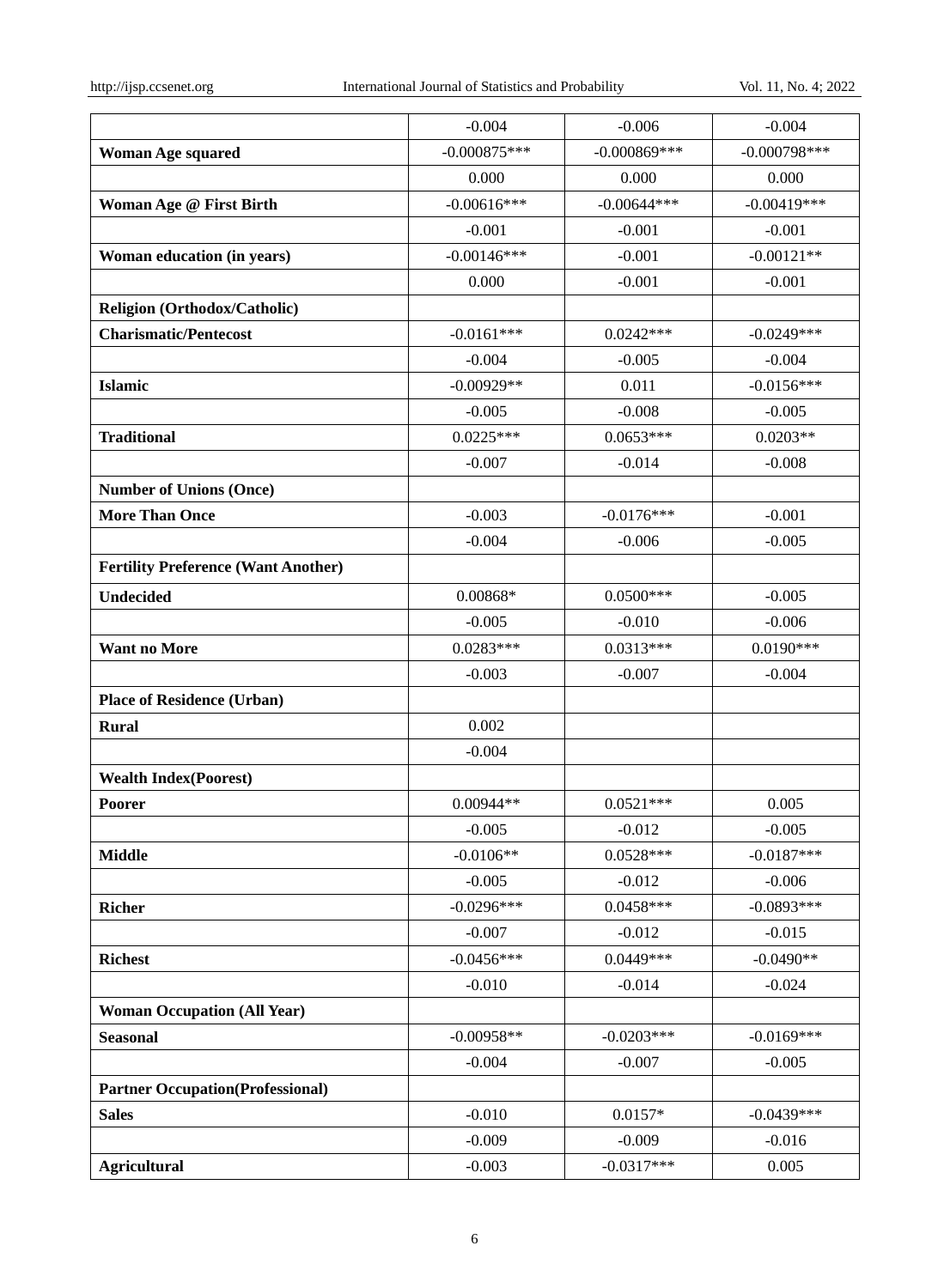|                                          | $-0.008$     | $-0.009$     | $-0.014$     |
|------------------------------------------|--------------|--------------|--------------|
| <b>Manual</b>                            | $-0.003$     | 0.010        | $-0.005$     |
|                                          | $-0.007$     | $-0.007$     | $-0.015$     |
| <b>Partners Education (No Education)</b> |              |              |              |
| Primary                                  | 0.005        | $-0.003$     | 0.007        |
|                                          | $-0.004$     | $-0.006$     | $-0.004$     |
| <b>Secondary or Higher</b>               | $-0.0268***$ | $-0.009$     | $-0.004$     |
|                                          | $-0.008$     | $-0.009$     | $-0.011$     |
| <b>Decision Maker (Mainly Woman)</b>     |              |              |              |
| <b>Mainly Partner</b>                    | 0.006        | $-0.0230***$ | $0.0177***$  |
|                                          | $-0.005$     | $-0.007$     | $-0.006$     |
| <b>Jointly</b>                           | $0.00591*$   | 0.001        | $0.00726*$   |
|                                          | $-0.004$     | $-0.006$     | $-0.004$     |
| <b>Contraceptive Use (Not Using)</b>     |              |              |              |
| <b>Using any Method</b>                  | $-0.0269***$ | 0.007        | $-0.0265***$ |
|                                          | $-0.007$     | $-0.007$     | $-0.009$     |
| <b>Number of Living Children</b>         | $0.173***$   | $0.227***$   | $0.165***$   |
|                                          | $-0.002$     | $-0.003$     | $-0.002$     |
| <b>Marital Status (No married)</b>       |              |              |              |
| <b>Married/Living with Partner</b>       | $-0.0246***$ | $-0.0353***$ | $-0.0239***$ |
|                                          | $-0.006$     | $-0.009$     | $-0.007$     |
| <b>Child Sex (Male)</b>                  |              |              |              |
| <b>Female</b>                            | 0.003        | $-0.00910**$ | 0.007        |
|                                          | $-0.003$     | $-0.005$     | $-0.004$     |
| <b>Experience Son Death (No)</b>         |              |              |              |
| <b>Yes</b>                               | $0.194***$   | $0.235***$   | $0.189***$   |
|                                          | $-0.005$     | $-0.008$     | $-0.006$     |
| <b>Experience Daughters Death (No)</b>   |              |              |              |
| <b>Yes</b>                               | $0.215***$   | $0.212***$   | $0.221***$   |
|                                          | $-0.005$     | $-0.007$     | $-0.006$     |
| Constant                                 | $-0.576***$  | $-0.865***$  | $-0.440***$  |
|                                          | $-0.071$     | $-0.098$     | $-0.080$     |
| <b>Number of observations</b>            | 4134         | 1479         | 2655         |

*Robust standard errors in parentheses and \*\*\* p<0.01, \*\* p<0.05, \* p<0.1* 

*Eqn.1. Negative binomial regression for Total sample*

*Eqn.1. Negative binomial regression for Urban sample*

*Eqn.1. Negative binomial regression for Rural sample*

**Source: Authors own computation**

# *4.3 Results and Discussion*

The results showed that the current age women is significant and positively associated with the number of children ever born with a probability of 0.07 in both total and urban samples and 0.06 in rural sample. This implies that, as the year of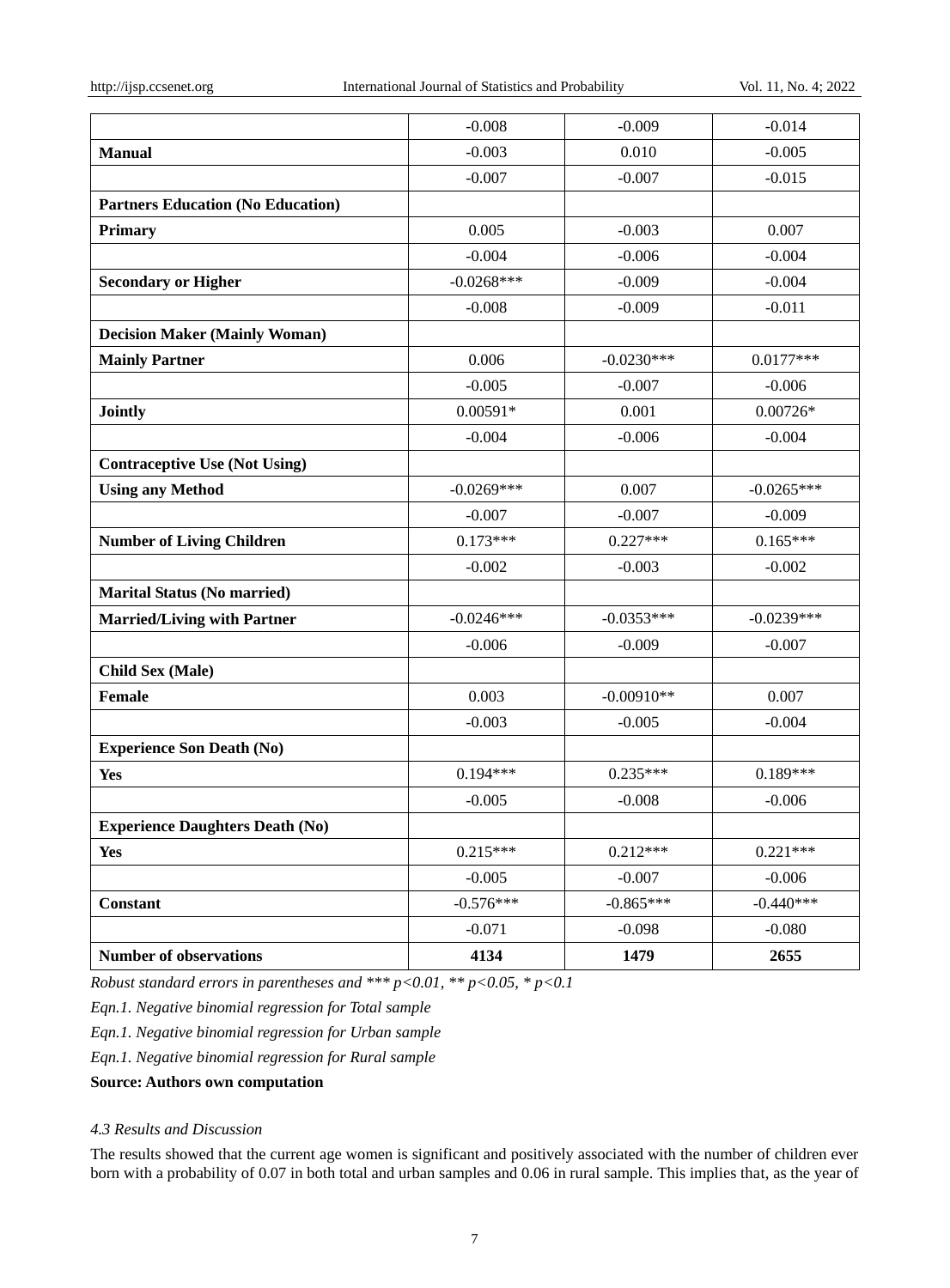a women increases, she is would more likely to demand more children. To check for non-linearity in the effect of women age on fertility, the age was squared and it was found to be highly significant and negatively associated with fertility in all samples with probabilities 0.000875, 0.000860 and 0.000798 in total, urban and rural samples respectively. This therefore suggests as a woman increases in her reproductive age beyond certain level, fertility will begin to decline as she may desire less children. The study also found the age of the woman at first birth to be significant and negatively associated with fertility level in all samples. This suggests that as a woman begin to give birth in early years, fertility is likely to increase. This might imply that, to control fertility, policy should be targeted at discouraging teenage pregnancies, while encouraging the use of contraceptives to prevent births in early years. Mother education is used to measure the opportunity cost of child bearing and also as a proxy for the price of a child. This is estimated to be negatively associated with the number of children ever born in all sample. It is statistically significant in only total and rural samples but insignificant in urban sample. This implying that increasing the years of mother education increases the opportunity cost of raising children and thus the household prefer less children. In this case, households prefer to choose quality of children to quantity of children (the quality-quantity tradeoff). The finding supports the neoclassical theory of demand for children based on quality-quantity framework (Becker, 1981; Becker & Lewis, 1973). It also support the finding by Arthur (2012) which found that improving mothers education should be encourage as it has direct impact on antennal care usage and subsequent child birth. This is also consistent with the study by Barber et al. (2002) in Peru that investigated the effects of average length of the woman's education on fertility and concluded that women who spend a long time getting education are likely to have fewer numbers of children than those who spend less or no time at all. Similar results were presented by Amin and Behrman 2004; Grepin and Bharaway 2015; Isreal, Lavy and Zablotsky 2015; Handa, 2000; Ayuob, 2004; Sulemana, et al., 2018. This implies that interventions aimed to ensuring women access to secondary education or higher such as the Girl child educational policy and the Free Senior High School Policy recently introduced in Ghana if well implemented could play significant role in reducing fertility rates in Ghana.

Religious affiliation equally place important role in controlling fertility. Women who were affiliated to the charismatic or Pentecostal and the Islamic religious denominations were found to varied levels of significant associated with the number of children ever born in all samples. However, it is surprising that Islamic religion is found to significant and negatively associated with number of children ever born in the both total and rural as Islam compared to the Catholics as Islam is largely associated with polygamous marriages and large family size. This could possibly implies that faith based initiative aim at controlling births could play key policy role in reducing fertility particularly among rural population with many Islam based believers reside. It is also not surprising that Traditional religion is significant and positively associated with fertility in all samples. Traditional religion believe in larges families, Polygamous marriages with the idea that when one give birth to more children than they desire, they are able to hoard or provide social security against the death of a child (Hoarding Effect). The religious affiliation is thus identified to have varying significance and effects in all samples. Also. The effect of a women who have had more than one union is found to be negatively associated with the number of children ever born in all samples compared with women who have had only one union. However, it is only significant in only the urban sample. Fertility preferences of the woman is statistically significant and positively associated with the number of children ever born except women who are undecided whether they want more children in rural sample. Examining the effects of fertility preference on number of child ever born, the study estimated that women who wanted no more children were significant and positively associated with the number of children ever born with probabilities of 0.0283, 0.0313 and 0.0190 in total, urban and rural samples respectively compared to women wanted more children. It was also found that women who are undecided were significant and positively associated with number of children ever born with probabilities of 0.00868 in total sample and 0.0500 in urban sample. However, it is insignificant and negatively associated with children ever born in rural sample. Compared with those who wanted more children in the reference group. Though insignificant, the results is consistent with White et al. (2008) who found that rural women exhibit fertility rates that are much higher than fertility in urban population. This finding is also consistent with all waves of the GDHS surveys reports. Wealth index also have varying association with the number of children ever born. Wealth was found to be statistically significant and negatively associated with the number of children ever born in both total and rural sample but positive and significant for the poorer group in total and urban sample though it is insignificant for poorer households in rural sample. This does not implies that children in poorer households are inferior goods. It possibly suggested that as the wealth index of a household increased in Ghana, household would prefer to choose quality children over quantity of children by reducing child birth. They tradeoff quality for quantity of children (Berker; 1960) so as to enjoy the child labour services. Also, in the urban sample, a significantly positive association was found to exist between wealth index and fertility. This could imply that inorder reduce fertility in Ghana, policies should be design to reduce the inequality gap between the rural and urban population. This finding is also consistnet with Boldrin at al. 2005; Rommonhan 2001) that fertility can be higher for families with low income as additional children may be needed to provide services in the labour market in order to generate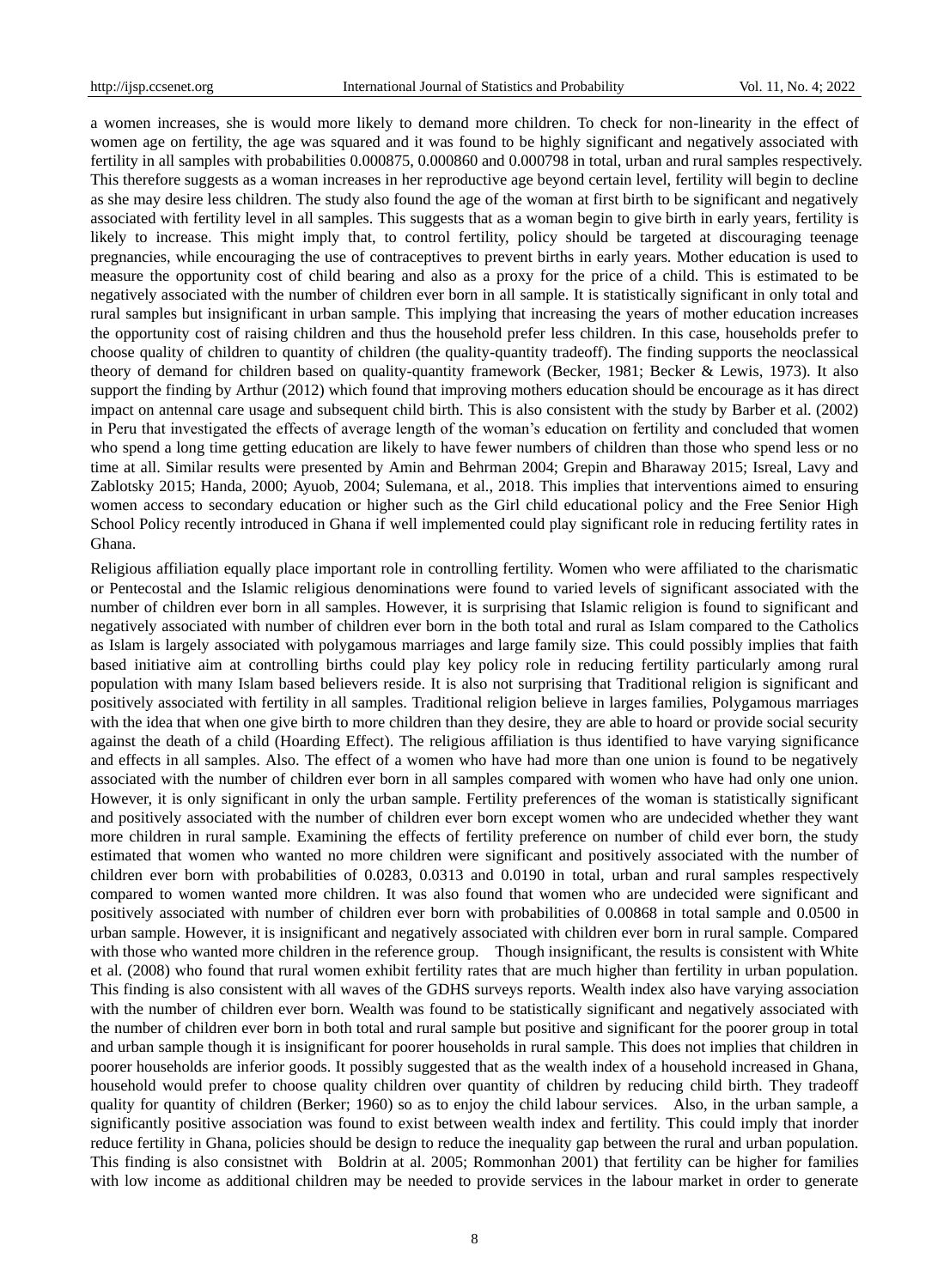#### additional income.

It was also found that woman who were employed seasonally were significantly negatively associated with fertility in all samples compared with women who were employed all year. Controlling for Partners occupation, the study found all occupations to have negative and insignificant association with the number of children ever born in total sample. The results however indicated a negative and significant association among partners who were employed in agriculture for urban sample and those engaged in sales for rural samples compared to partners who were professional employed. Partner's education was also found to have varying and insignificant association with the number of children ever born in all samples. Importantly, among partners that had secondary or higher, a negatively significant associated was found. The results further suggest that households after attaining a higher income level, the effect of education and employment will usually offset the income effect making the fertility to decline. The results was mixed for decision making on contraceptive use. It was found that, partners taking decision on contraceptive use was found to be insignificant and positively associated with number of children ever born in rural sample but significantly and negatively associated with fertility in urban samples compared with situation where the women were mainly the decision makers. Where joint decision were made on contraceptive use, the study found a significantly positive association with the number of children ever born in total and rural samples but insignificant in urban samples compared to instances where women were the main decision makers. This implies that policy could should ensure that women decision making on contracepetive use should be prioritised in order to reduce fertility particularly in rural samples.

The use of any method of contraception was also estimated to have significantly negative association with the number of children ever born in total sample and rural samples but with insignificantly positive effect in urban sample compared with women not using any method. This is similar to the results of Kamarudin and Khalili, 2015; Angeles et al., 1998; and Bailey, 2012, who emphasize that improving access to and use of family planning is important among measures aimed at reducing fertility thus increasing access to and use of contraceptives can lower fertility. Therefore, the use of contraceptive particularly modern contraceptives should be prioritised and made accessible to women particularly among rural population. The number of living children in a household was also found to be significantly and positively associated with the number of children ever born in all samples. The results further indicates that women who were living with their partners were statistically significant and negatively associated with the number of children ever born in all samples with probabilities higher in urban samples than in total sample and rural sample compared with women who were living elsewhere. This implies that woman who are living with their partners are much more likely to have control over births than those not living with their partners or not married but sexually active. We also found that the birth of a female child was positively but insignificantly associated with number of children ever born in total and rural sample but was significant and negatively associated with fertility in only urban sample compared to situation where the children were males. This might not be surprising as many household in rural samples has high preference for male children. Interestingly, the negative association in urban sample also suggests that urban setting, households do not care so much about child sex particularly after having a boy and girl.

The experienced of child mortality is an important associates with fertility rates in Ghana. The estimates indicated that women or households who have experience the death of at least a child is highly significant and positively associated with the total number of children compared to circumstances where they do not experience child mortalities. Undoubtedly, this supports the neoclassical theory of fertility that women will always like to replace lost children more especially if they lost their only child, and sometimes a particular sex group. Surprisingly, the probabilities of association is much higher for the experience of the death of a daughter than a son particularly in total and rural sample. This is consistent with many other studies; Herzer et al. 2010; Boldrin and Jones 2002; Ferna´ndez-Villaverde 2001; Bongaarts 1994, Miller 2010a, who found that a decrease in mortality leads to decline fertility by lowering the cost of having another surviving child and vice versa. Similar findings were also reported by Bhalotra and Sorest 2005 that increases in child death lead in increases in fertility.

#### **5. Conclusion and Recommendation**

The main objective of the study is to analyze the effects of child mortality and income on fertility among Ghanaian women of reproductive age 15-49 while controlling for individual and community level demographic characteristics. Data for the study was mainly drawn from the 2014 Ghana Demographic and Health Survey which contains key information on the number of children ever born as well other useful health and demographic data of Ghana women. Using a negative binomial regression, we predicted a possibility of a hoarding and/or replacement effect on the experience of a child death in a household as child mortality was found to have a significant and positive effect on the number of children ever born (Fertility). The number of years of women education was found to be a key in fertility reduction in Ghana. The study therefore revealed that, an increase in years of education of women reduces the woman's expected number of children as more educated women are more likely to use modern contraceptive methods and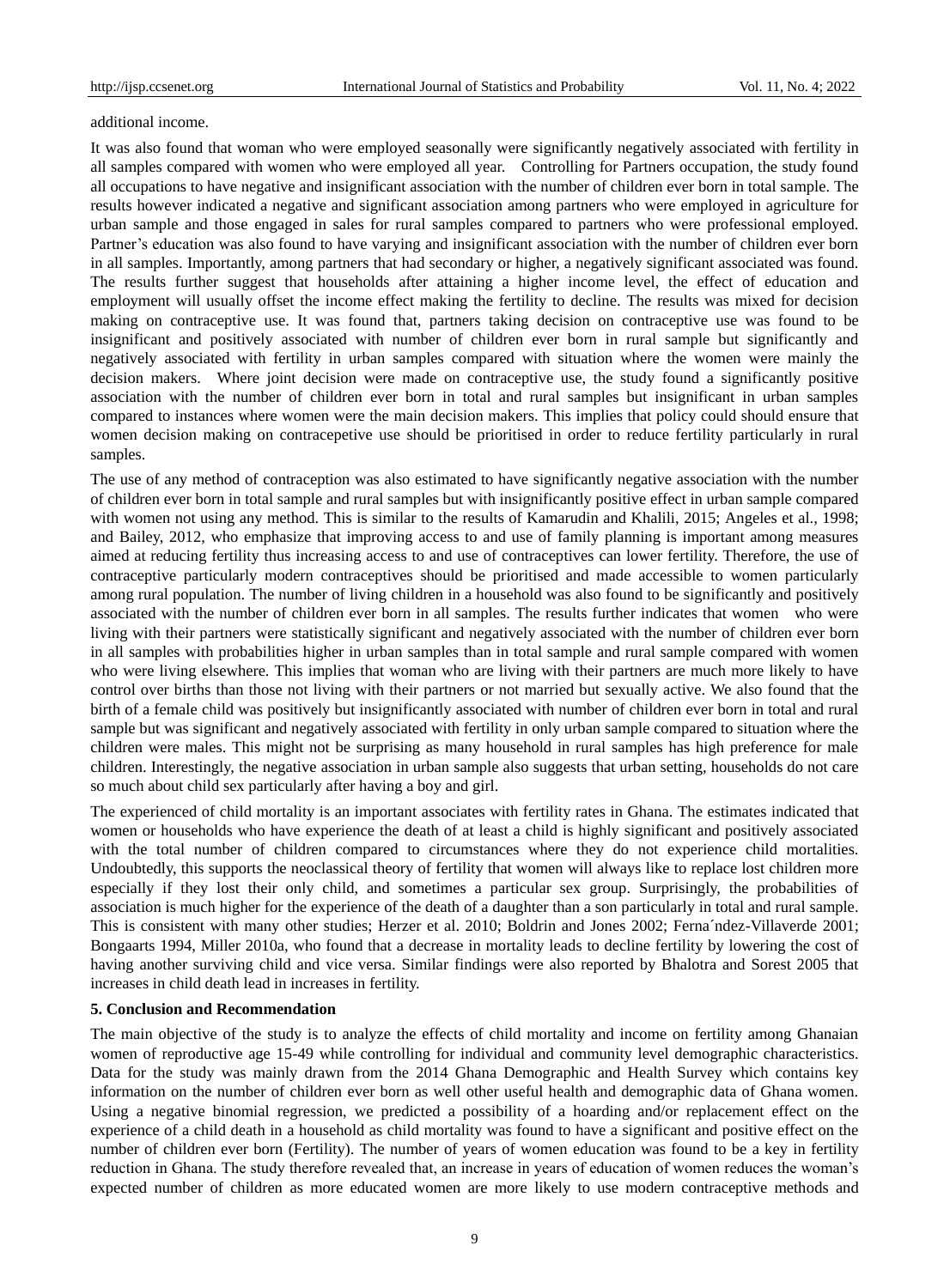antennal care than women with lower levels of education. The study also found that the effects of mother's age, women place of residence, number of living children and child sex were consistently positively associated with in with number of children ever born. Importantly, some socio-economic and demographic characteristics of the woman were also found to be negatively associated with the expected number of children ever born. The woman age at first births, women occupation was found to have a negative association with the number of children. The negative effect of agesquared, suggest that as more matured, they prefer more children but after some age, they turn to prefer fewer children. Wealth index, religious affiliation, partners education, contraceptive use were found to be variedly associated with the number of children ever born. Particularly, the varying effects of wealth as a proxy for household income suggests some implications for the quality-quantity tradeoff as in Berker, 1960. Based on these findings, the study makes insightful suggestion for governments and policy makers. Firstly, we recommend that policy efforts should harness toward key action and strategies aimed to increasing women access to education. Furthermore, policy makers should as well promote health initiatives aimed at reducing child mortality. This is important particularly among rural women. Undoubtedly, policy should target reducing income inequality through initiative that will provide employment opportunities for in rural Ghana.

### **References**

Abbasi-Shavazi, M. J., McDonald, P., & Hosseini-Chavoshi, M. (2009). National and Provincial Level Fertility Trends in Iran, 1972–2006. In: Abbasi-Shavazi MJ, McDonald P, Hosseini-Chavoshi M, editors. The Fertility Transition in Iran: Revolution and Reproduction. Netherlands. <https://doi.org/10.1007/978-90-481-3198-3>

Abdul-Salam, S., Baba, S. S., & Jabir, H. (2018). The impact of mother's education on fertility in Ghana. *Int J Probab Stat*, *7*(2), 31-43.

Amin, V., & Behrman, J. R. (2014). Do more-schooled women have fewer children and delay childbearing? Evidence from a sample of US twins. *Journal of Population Economics*, *27*(1), 1-31. <https://doi.org/10.1007/s00148-013-0470-z>

Angeles, G., Guilkey, D. K., & Mroz, T. A. (1998). Purposive program placement and the estimation of family planning program effects in Tanzania. *Journal of the American Statistical Association*, *93*(443), 884-899. <https://doi.org/10.1080/01621459.1998.10473745>

Angko, W., Arthur, E., & Yussif, H. M. (2022). Fertility among women in Ghana: Do child mortality and education matter?. *Scientific African*, e01142. <https://doi.org/10.1016/j.sciaf.2022.e01142>

Angrist, J., Lavy, V., & Schlosser, A. (2010). Multiple experiments for the causal link between the quantity and quality of children. *Journal of Labor Economics*, *28*(4), 773-824. <https://doi.org/10.1086/653830>

Arthur, E. (2012). Wealth and antenatal care use: implications for maternal health care utilisation in Ghana. *Health economics review*, *2*(1), 1-8. <https://doi.org/10.1186/2191-1991-2-14>

Ayoub, A. S. (2005). Effects of women's schooling on contraceptive use and fertility in Tanzania.

Bailey, M. J. (2012). Reexamining the impact of family planning programs on us fertility: evidence from the war on poverty and the early years of title x. *American Economic Journal: Applied Economics, 4*, 62. <https://doi.org/10.1257/app.4.2.62>

Beaujot, R. P., Krotki, K. J., & Krishnan, P. (1978). Socio-cultural variations in the applicability of the economic model of fertility. *Population Studies*, *32*(2), 319-325. <https://doi.org/10.1080/00324728.1978.10410717>

Becker, G. S. (1960). An economic analysis of fertility. In demographic and economic change in developed countries. Universities National

Benefo, K. D., & Schultz, T. P. (1994). *Determinants of fertility and child mortality in Cote d'Ivoire and Ghana* (Vol. 103). World Bank Publications. <https://doi.org/10.1596/0-8213-2789-5>

Bhalotra, S. R., & Van Soest, A. (2005). Birth spacing and neonatal mortality in India: Dynamics, frailty and fecundity. <https://doi.org/10.2139/ssrn.670245>

Bledsoe, C. (1990). Transformations in sub-Saharan African marriage and fertility. *The Annals of the American Academy of Political and Social Science*, *510*(1), 115-125. <https://doi.org/10.1177/0002716290510001009>

Boldrin, M., & Jones, L. E. (2002). Mortality, fertility, and saving in a Malthusian economy. *Review of Economic Dynamics*, *5*(4), 775-814. <https://doi.org/10.1006/redy.2002.0186>

Boldrin, M., De Nardi, M., & Jones, L. E. (2015). Fertility and social security. *Journal of Demographic Economics*, *81*(3), 261-299. <https://doi.org/10.1017/dem.2014.14>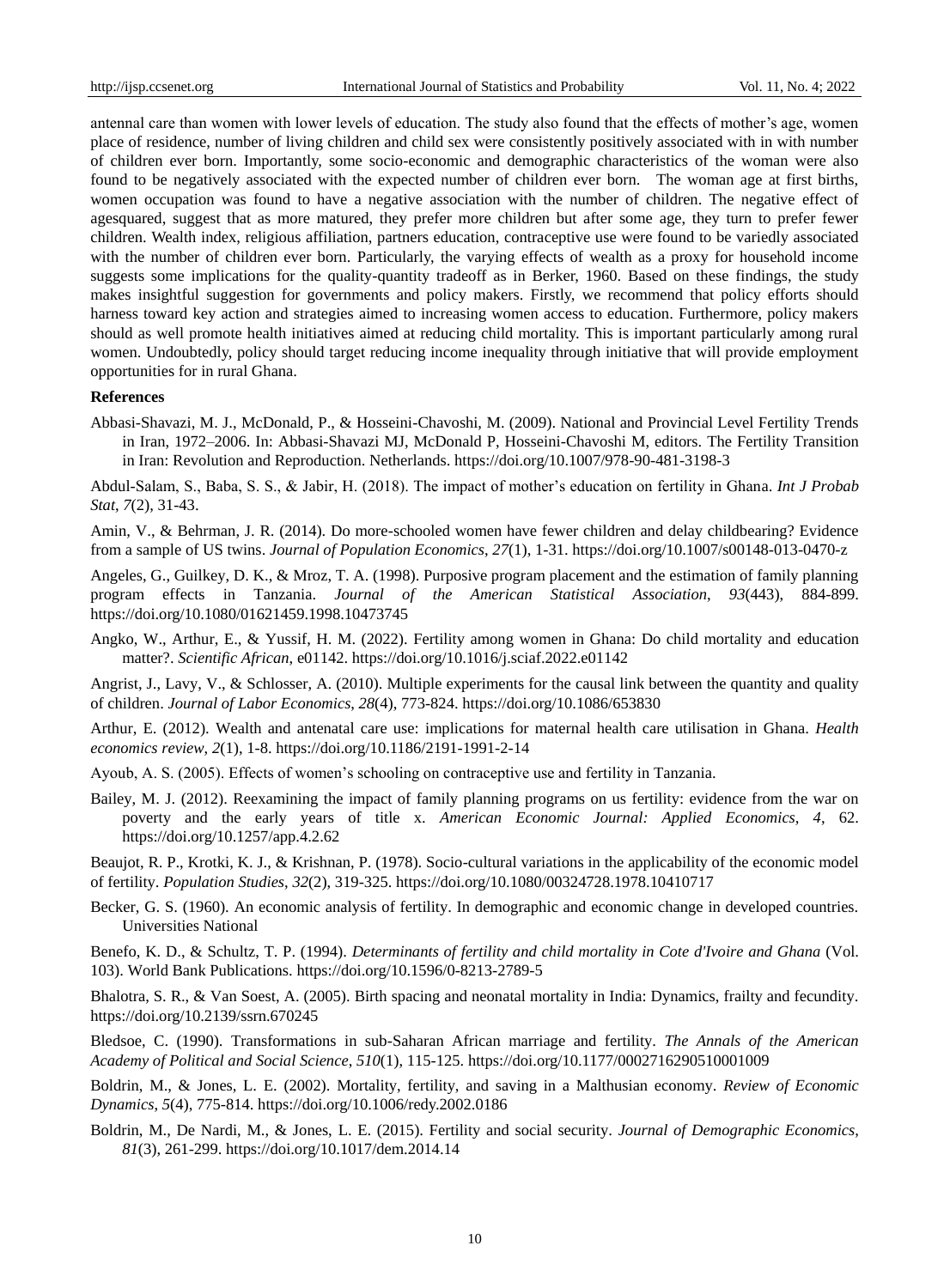Bongaarts, J. (1993). The supply-demand framework for the determinants of fertility: An alternative implementation. *Population studies*, *47*(3), 437-456. <https://doi.org/10.1080/0032472031000147236>

Bongaarts, J. (1994). The impact of population policies: Comment. *Population and Development Review*, *20*(3), 616-620. <https://doi.org/10.2307/2137604>

Cameron, A. C., & Trivedi, P. K. (1998). Regression analysis of count data. New York: Cambridge University Press Department of Statistics Malaysia, Population Projection Malaysia. <https://doi.org/10.1017/CBO9780511814365>

Cameron, A. C., & Trivedi, P. K. (2013). *Regression analysis of count data* (Vol. 53). Cambridge university press. <https://doi.org/10.1017/CBO9781139013567>

- Cleland, J. G. (2008). Trends in Human Fertility. In Heggenhougen HK, editor. International Encyclopedia of Public Health. Oxford: Academic Press; 2008. p. 364-71.<https://doi.org/10.1016/B978-012373960-5.00473-1>
- Easterlin, R. A. (1969). Towards a socio-economic theory of fertility. In S.J. Behrman, L. Corsa, and R. Freedman, (eds.), Fertility and Family Planning: A Worm View. Ann Arbor: University of Michigan Press

Easterlin, R. A. (1975). An economic framework for fertility analysis. *Studies in family planning*, *6*(3), 54-63. <https://doi.org/10.2307/1964934>

- Ferna´ndez-Villaverde, J. (2001). *Was Malthus Right? Economic Growth and Population Dynamics.* Unpublished Manuscript, University of Pennsylvania. <https://doi.org/10.2139/ssrn.293800>
- Flodén, M., Kilström, M., Sigurdsson, J., & Vestman, R. (2021). Household debt and monetary policy: revealing the cash-flow channel. *The Economic Journal*, *131*(636), 1742-1771. <https://doi.org/10.1093/ej/ueaa135>
- Gangadharan and Maitra (2001).Two aspects of fertility behaviour in south Africa. University of Chicago. <https://doi.org/10.1086/340008>
- Ghana Statistical Service, Ghana Health Service and ICF Macro 1989. Ghana Demographic and Health Survey 1988. Accra, Ghana: GSS, GHS and ICF Macro
- Ghana Statistical Service, Ghana Health Service and ICF Macro 1994. Ghana Demographic and Health Survey 1993. Accra, Ghana: GSS, GHS and ICF Macro
- Ghana Statistical Service, Ghana Health Service and ICF Macro 1999. Ghana Demographic and Health Survey 1998. Accra, Ghana: GSS, GHS and ICF Macro
- Ghana Statistical Service, Ghana Health Service and ICF Macro 2004. Ghana Demographic and Health Survey 2003. Accra, Ghana: GSS, GHS and ICF Macro
- Ghana Statistical Service, Ghana Health Service and ICF Macro 2009. Ghana Demographic and Health Survey 2008. Accra, Ghana: GSS, GHS and ICF Macro
- Ghana Statistical Service, Ghana Health Service and ICF Macro 2015. Ghana Demographic and Health Survey 2014. Accra, Ghana: GSS, GHS and ICF Macro

Grépin, K. A., & Bharadwaj, P. (2015). Maternal education and child mortality in Zimbabwe. *Journal of health economics*, *44*, 97-117. <https://doi.org/10.1016/j.jhealeco.2015.08.003>

Handa, S. (2000). The impact of education, income, and mortality on fertility in Jamaica. *World Development*, *28*(1), 173-186. [https://doi.org/10.1016/S0305-750X\(99\)00114-X](https://doi.org/10.1016/S0305-750X(99)00114-X)

Haub, C., & Yanagishita, M. (2011). *World population data sheet***.** Washington DC: Population Reference Bureau.

Herzer, D., Strulik, H., & Vollmer, S. (2012). The long-run determinants of fertility: one century of demographic change 1900–1999. *Journal of Economic Growth*, *17*(4), 357-385. <https://doi.org/10.1007/s10887-012-9085-6>

Hilbe, J. M. (2014). *Modeling Count Data*. Cambridge University Press. <https://doi.org/10.1017/CBO9781139236065>

Hondroyiannis, G. (2004). Modeling household fertility decisions in Greece. *The Social Science Journal*, *41*(3), 477-483. <https://doi.org/10.1016/j.soscij.2004.04.003>

Lavy, V., & Zablotsky, A. (2015). Women's schooling and fertility under low female labor force participation: Evidence from mobility restrictions in Israel. *Journal of Public Economics*, *124*, 105-121. <https://doi.org/10.1016/j.jpubeco.2015.02.009>

Leibenstein, H. M. (1957). *Economic Backwardness and Economic Growth.* New York: Wiley.

Leibenstein, H. M. (1975a).The economic theory of fertility decline. *Quarterly Journal of Economics, 89,* 1-31. <https://doi.org/10.2307/1881706>